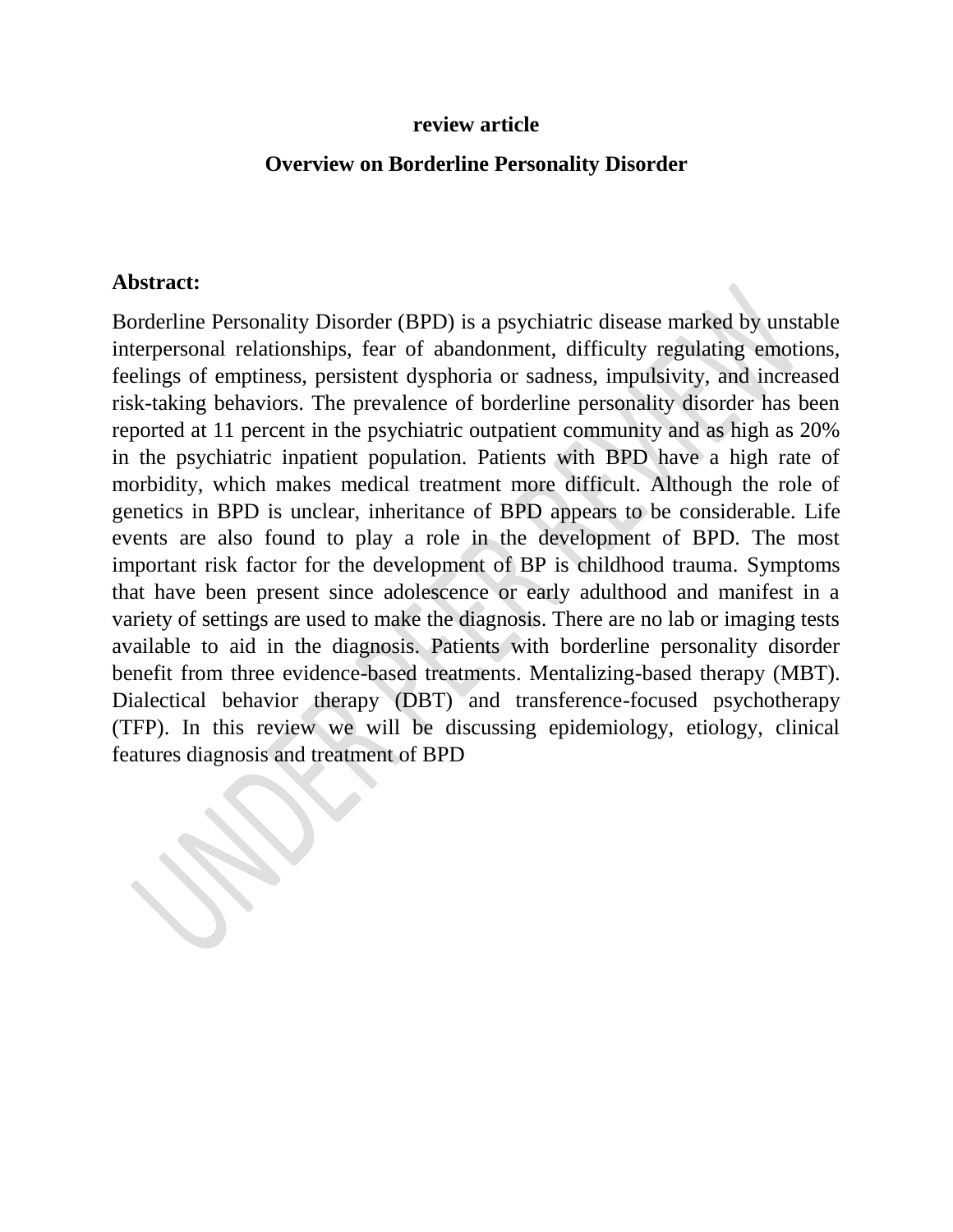# **Introduction:**

Borderline Personality Disorder (BPD) is a psychiatric disease marked by unstable interpersonal relationships, fear of abandonment, difficulty regulating emotions, feelings of emptiness, persistent dysphoria or sadness, impulsivity, and increased risk-taking behaviours. Dissociative experiences and paranoid ideation are also transitory symptoms of the condition. Furthermore, many BPD patients engage in self-injurious or suicidal behaviours on a regular basis. BPD affects around 6% of people at some point in their lives. BPD is significantly more frequent in professional settings, making it extremely important for health care workers and the general population. [1]

Borderline personality disorder is frequently diagnosed as comorbid with depression and anxiety, eating disorders such as bulimia, post-traumatic stress disorder (PTSD), substance misuse disorders, and bipolar disorder, either as a result of its location on the 'border' of other conditions or as a result of conceptual confusion (with which it is also sometimes clinically confused). There can be a lot of overlap with psychotic illnesses. People can have both visual and auditory hallucinations, as well as obvious delusions, in extreme situations, although these are generally short and connected to periods of high emotional instability. As a result, it may be differentiated from the fundamental symptoms of schizophrenia and other illnesses. [2]

Patients with BPD have a high rate of morbidity, which makes medical treatment more difficult. BPD was first described in 1978, and the Diagnostic and Statistical Manual of Mental Disorders, Third Edition (DSM-III) was published in 1980, followed by the International Classification of Diseases (ICD-10) ten years later. Emotionally unstable personality disorder has become a diagnosis based on the systematic identification of clinical characteristics. Affective instability was recognised as an important criteria for BPD in both the DSM-5 and the ICD-10.  $[3]$ 

# **Etiology And Pathogenesis:**

The development of "mistrustful inner working models" based on insecure attachment, according to etiological theories of BPD, predisposes to viewing others as untrustworthy and rejecting. Childhood trauma, such as emotional neglect or physical and sexual abuse, is a causal element in this development, however linking BPD with traumatic experiences alone is an oversimplification. Although the role of genetics in BPD is unclear, inheritance of BPD appears to be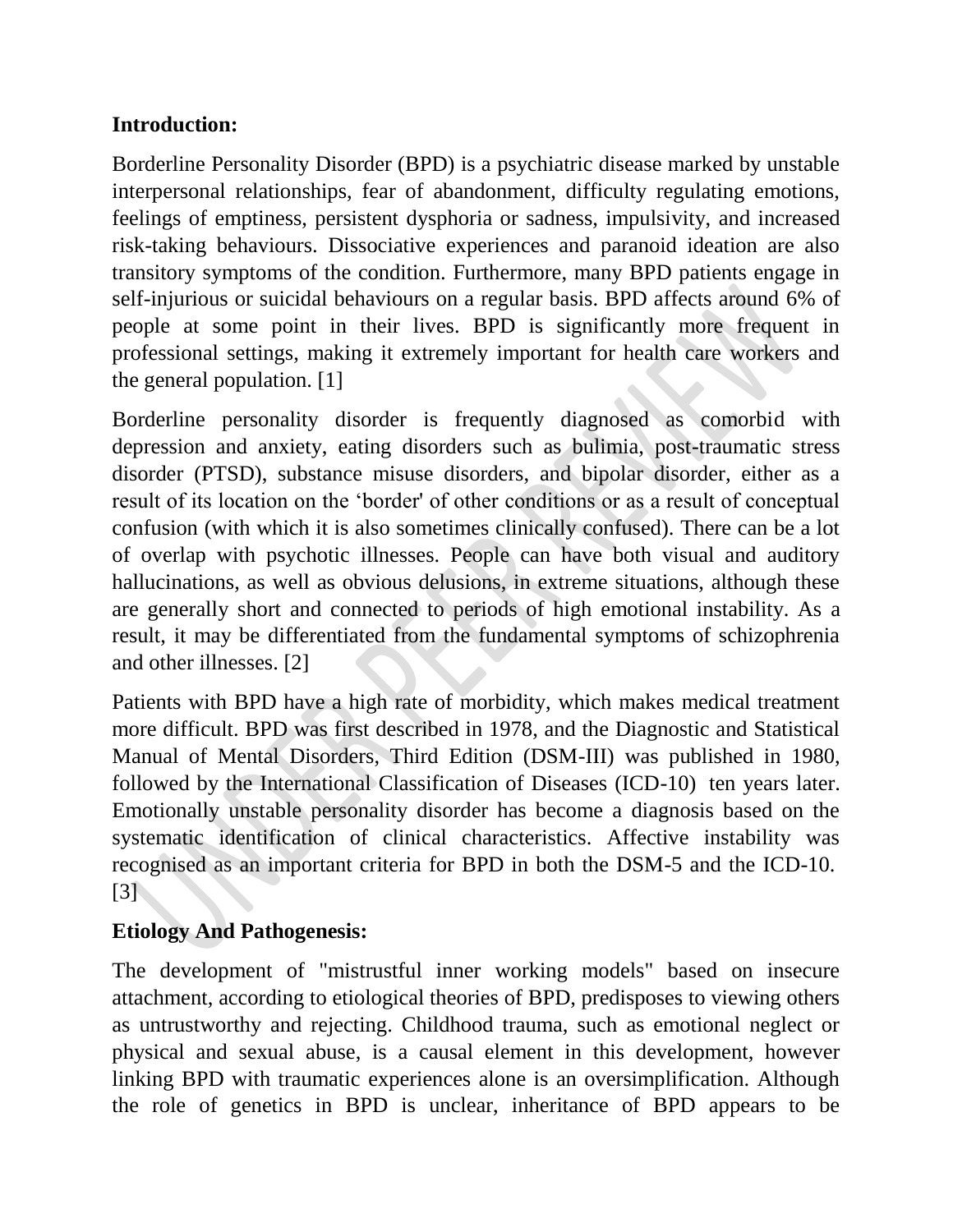considerable. When early adversity is combined with other factors, such as the emotional unresponsiveness of attachment figures, trauma, or abuse, an individual's expectations for future resource availability, including the quality of interpersonal relationships in terms of others' reliability and trustworthiness, are formed. [1,4-11]

Despite the fact that studies are few and results vary, there is at least considerable evidence for the genetic transmission and heredity of BPD. The concordance rate for BPD was shown to be greater in monozygotic twins than in dizygotic twins in two investigations (36 and 35 percent versus 19 and 7 percent). However, a third twin research found that, when compared to environmental factors, a shared genetic effect had minimal impact on the development of BPD (42 percent versus 58 percent). In summary, BPD is caused by a genetic tendency to emotional dysregulation combined with a non-supportive environment. Future research should concentrate on the connections between specific endophenotypes and environmental variables.[3]

Personality disorders are caused by temperamental (inborn or heritable) qualities that manifest in maturity as stable personality traits: mind, emotions, and behaviour patterns that distinguish individuals and remain stable over time. In nearly every characteristic investigated, heritable variables account for roughly half of the variation. Emotive instability and impulsivity, in particular, have a significant heritable component, and research involving twins have shown that BPD has a comparable genetic effect. in addition, family history studies have revealed that impulsive disorders such as antisocial personality disorder and drug misuse are more frequent in first-degree relatives of BPD patients. Impulsive characteristics, a prominent component of BPD, have been linked to abnormalities in central serotonergic functioning, according to studies of core neurotransmitter activity. The biochemical connections of emotional instability, on the other hand, remain unclear, and no particular indicators for the condition have been found. [12-18]

Life events are also found to play a role in the development of BPD. The most important risk factor for the development of BP is childhood trauma. This link between childhood trauma and BPD is not obvious since childhood trauma is not always present in BPD and patients who have experienced trauma do not always acquire BPD. Childhood trauma does not appear to be a necessary step in the development of BPD. Sexual abuse, physical abuse and neglect, verbal abuse, and early parental separation or bereavement have all been linked to childhood trauma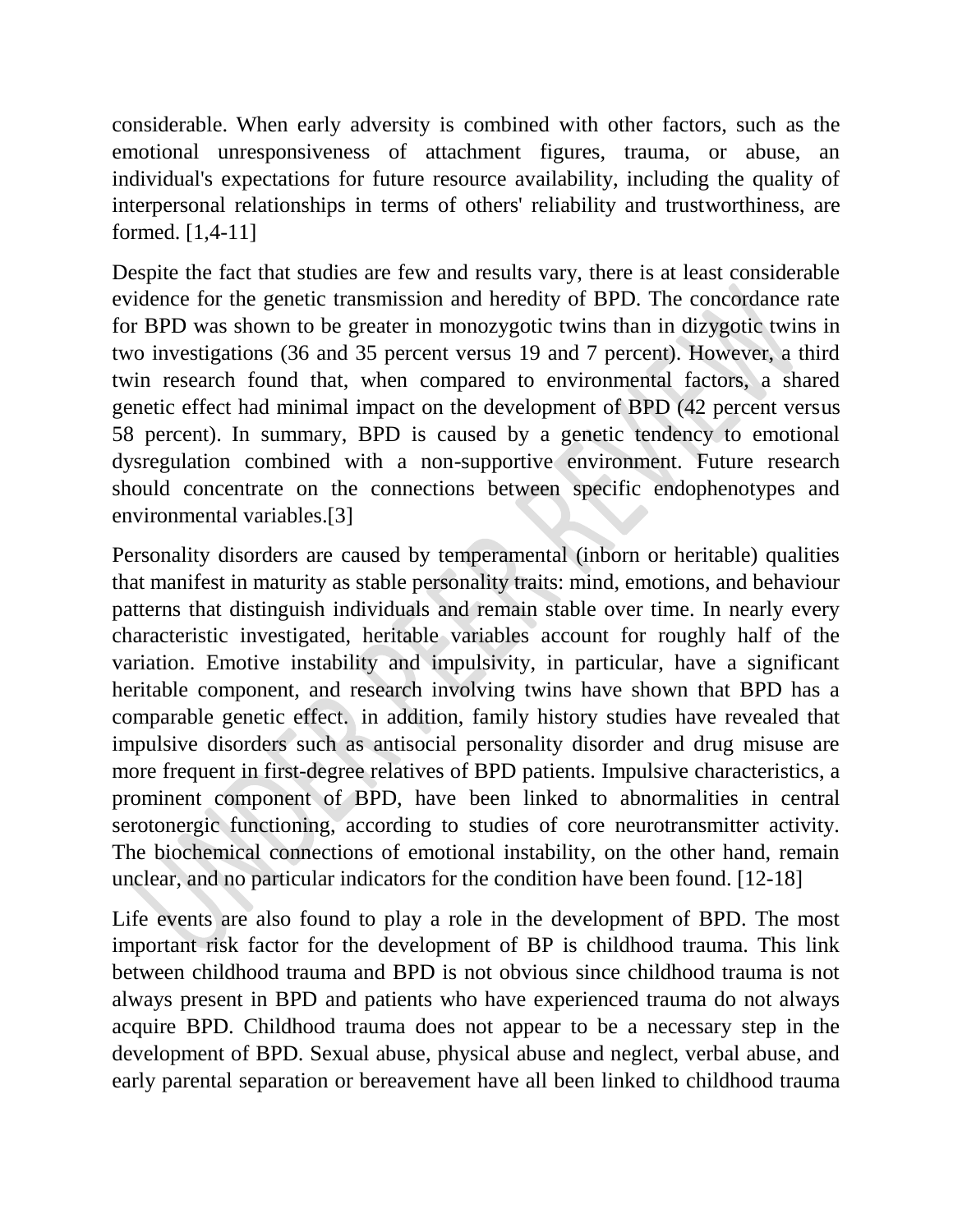in BPD patients in prospective studies. More physically abused and/or neglected children matched the criteria for BPD as adults, according to a prospective study of 500 people. Surprisingly, a history of sexual abuse is not proven to be a risk factor for BPD. Having a parent with alcohol or substance abuse issues, as well as a diagnosis of drug misuse, major depressive disorder, and post-traumatic stress disorder, have all been linked to the development of BPD, although these are all non-specific variables. Another prospective, longitudinal study including 639 children found that childhood abuse/neglect was linked to BPD in adulthood. Meta-analyses have also discovered that the connection between the development of BPD and childhood abuse has very modest impact effects. While no one cause can explain the development of BPD, like with other mental illnesses, several variables can assist in understanding the disorder's development. Although other studies have found that childhood trauma does not play a substantial role in the development of BPD, it is still a significant risk factor for BPD, and further research is needed to fully understand this connection. [3,19-25].

Onset of symptoms typically occurs during adolescence or young adulthood, although symptoms suggestive of this disorder can sometimes be observed in children.Symptoms among adolescents that predict the development of BPD in adulthood may include problems with body-image, extreme sensitivity to rejection, behavioral problems, non-suicidal self-injury, attempts to find exclusive relationships, and severe shame.Many adolescents experience these symptoms without going on to develop BPD, but those who experience them are 9 times as likely as their peers to develop BPD. They are also more likely to develop other forms of long-term social disabilities.[33]

### **Epidemiology:**

The lifetime prevalence of BPD is estimated to be 5.9%, with a point prevalence of 1.6 percent. Although BPD is not as common as other personality disorders in the general community, it is common in treatment settings; studies in clinical settings found that BPD was present in 6.4 percent of primary care visits, 9.3 percent of psychiatric outpatients, and 20% of psychiatric inpatients. In the clinical community, however, the ratio of girls to males with the illness is also higher. In clinical settings described in the DSM-5, the ratio is 3:1. In contrast to the clinical setting ratio, the lifetime prevalence of BPD was found to be comparable in males and females in two epidemiologic studies of the general population in the United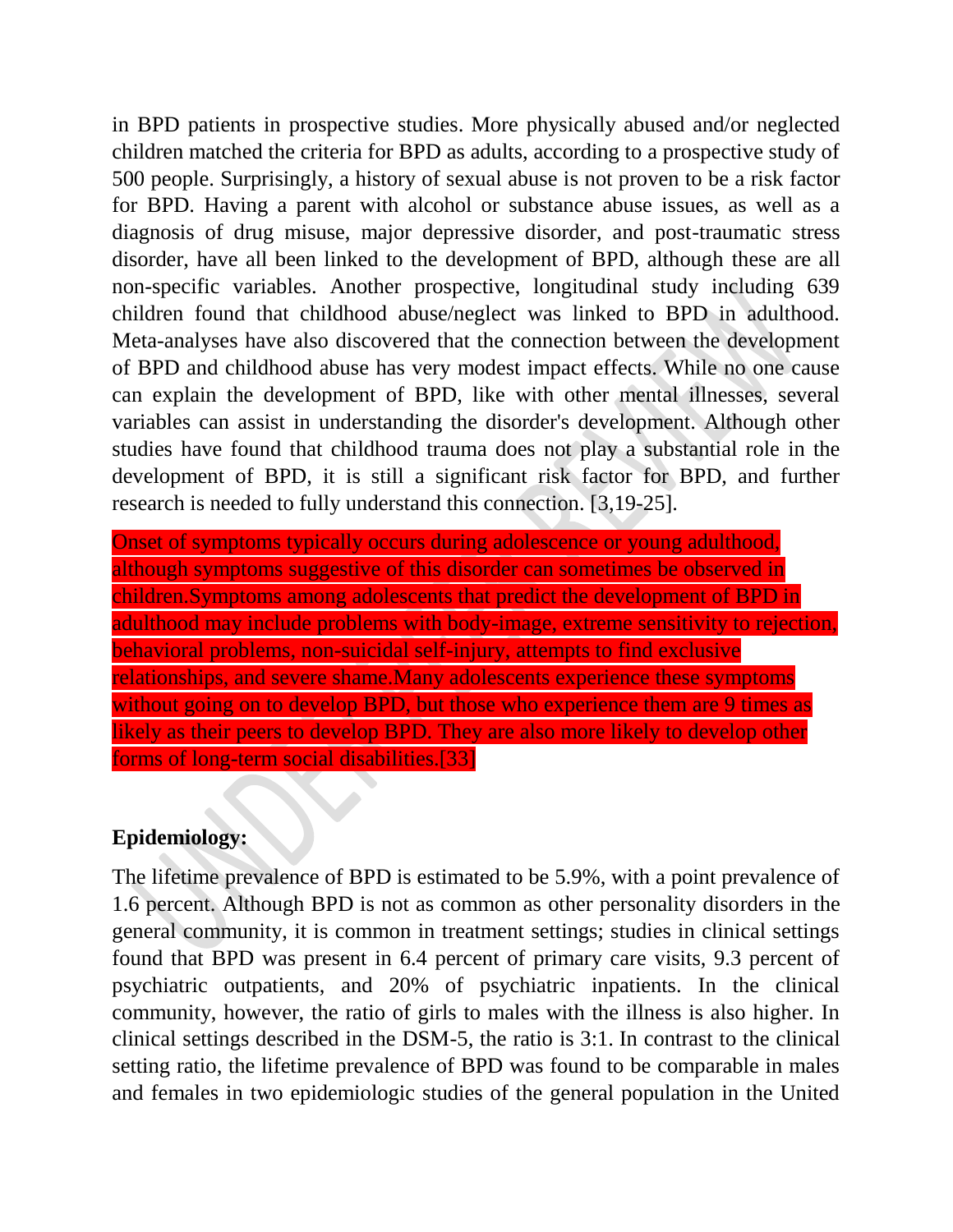States. This finding suggests that women with BPD are more likely than males to seek therapy. Women make up around 80% of patients treated for BPD, according to reports. [3,26-30]

The prevalence of borderline personality disorder has been reported at 11 percent in the psychiatric outpatient community and as high as 20% in the psychiatric inpatient population. Several research looking at the link between ethnicity and borderline personality disorder have come up with conflicting conclusions. [31]

people with BPD display lower social functioning compared to the general population (Hill et al., 2008; Gunderson et al., 2011; Liebke et al., 2017), and this difference is even more pronounced in the presence of other psychiatric comorbidities,

Although few studies have investigated healthy first-degree relatives of people with BPD, these family members present more attention and memory problems than the general population ( Ruocco, Lam & McMain, 2014 ).

Moreover, self-perceived function incapacity is increased in both people with BPD and in their first-degree relatives, although in the latter group to a lesser extent and in fewer functional areas (Ruocco, Lam & McMain, 2014).[34]

# **Clinical Features and diagnosis:**

Symptoms that have been present since adolescence or early adulthood and manifest in a variety of settings are used to make the diagnosis. There are no lab or imaging tests available to aid in the diagnosis. A variety of organised and semistructured interviews can help in diagnosis, but they frequently need specific training to conduct. The Diagnostic Interview for Borderlines – Revised is a widely used and validated tool that is often referred to as the "gold standard," but it can take 30–60 minutes to administer. In the last decade, several self-report measures have been created, although they are rarely utilised in clinical practise. The Mood Disorder Questionnaire, a widely used self-report questionnaire for mood disorders, frequently misdiagnoses borderline personality disorder as bipolar disorder.

Borderline personality disorder diagnostic criteria: [32]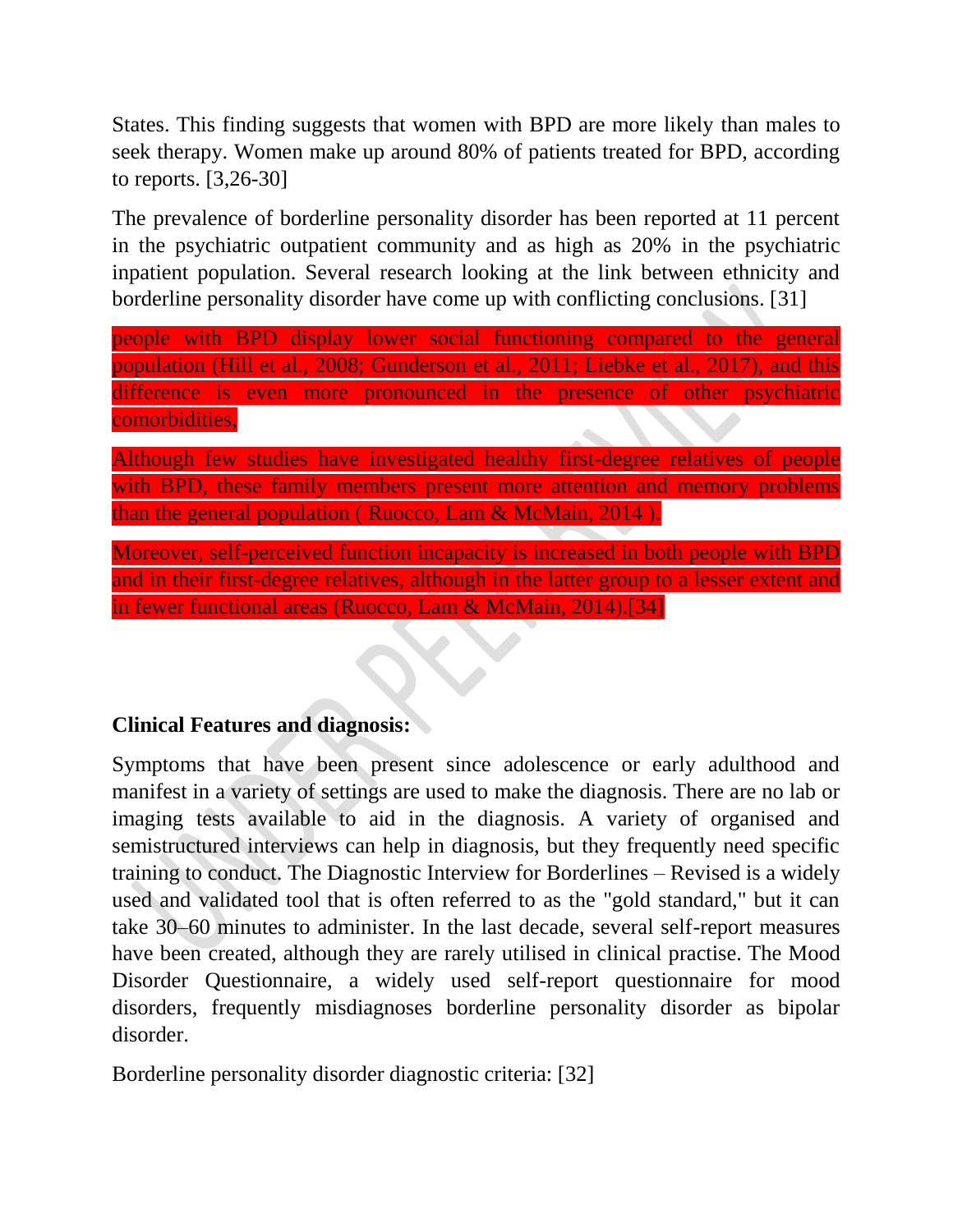A chronic pattern of interpersonal connection instability, self-image and affective instability, and significant impulsivity that begins in early adulthood and manifests itself in a variety of situations, as indicated by 5 (or more) of the following:

- frantic attempts to prevent desertion, real or imagined Note: Suicidal or selfmutilating behaviour is not covered by criteria.
- A pattern of insecure and intense interpersonal connections marked by fluctuations between idealisation and depreciation.
- Identity disruption is defined as a self-image or feeling of self that is significantly and consistently unsettled.
- At least two categories of impulsivity that are potentially self-destructive (e.g., spending, sex, substance abuse, reckless driving, binge eating). Note: Suicidal or self-mutilating behaviour is not covered by criteria 5.
- Suicidal behaviour, gestures or threats, or self-mutilation on a regular basis.
- Affective instability caused by a high level of mood reactivity (e.g., intense episodic dysphoria, irritability or anxiety usually lasting a few hours and only rarely more than a few days).
- Feelings of emptiness on a regular basis.
- Anger that is inappropriate, strong, or difficult to manage (e.g., frequent displays of temper, constant anger, recurrent physical fights).
- Paranoid ideation or severe dissociation symptoms caused by stress.

**Neuropsychology:** One of the signatures of BPD is patients' inability to regulate their emotions appropriately, which may explain a variety of symptoms such as idealisation and demonization of others, impulsivity, and risk-taking behaviour. These symptoms and indications might be thought of as behavioral manifestations of high stress reactivity. According to the Adaptive Calibration Model, high stress sensitivity encourages a quick LHS in risky and uncertain situations by increasing threat alertness and down-regulating social feedback sensitivity. Several studies have found abnormalities in the hypothalamic–pituitary–adrenal stress axis in BPD, which correspond with symptom severity and a history of childhood trauma, supporting this theory. Early trauma has been linked to long-term variations in stress reactivity, potentially through epigenetic processes. In a manner similar, research into emotion perception shows that individuals with BPD had increased awareness or avoided unpleasant feelings like fear and rage. [1]

Patients with BPD are frequently 'alexithymic,' that is, they have difficulty reflecting on their own and others' feelings, and alexithymia has been linked to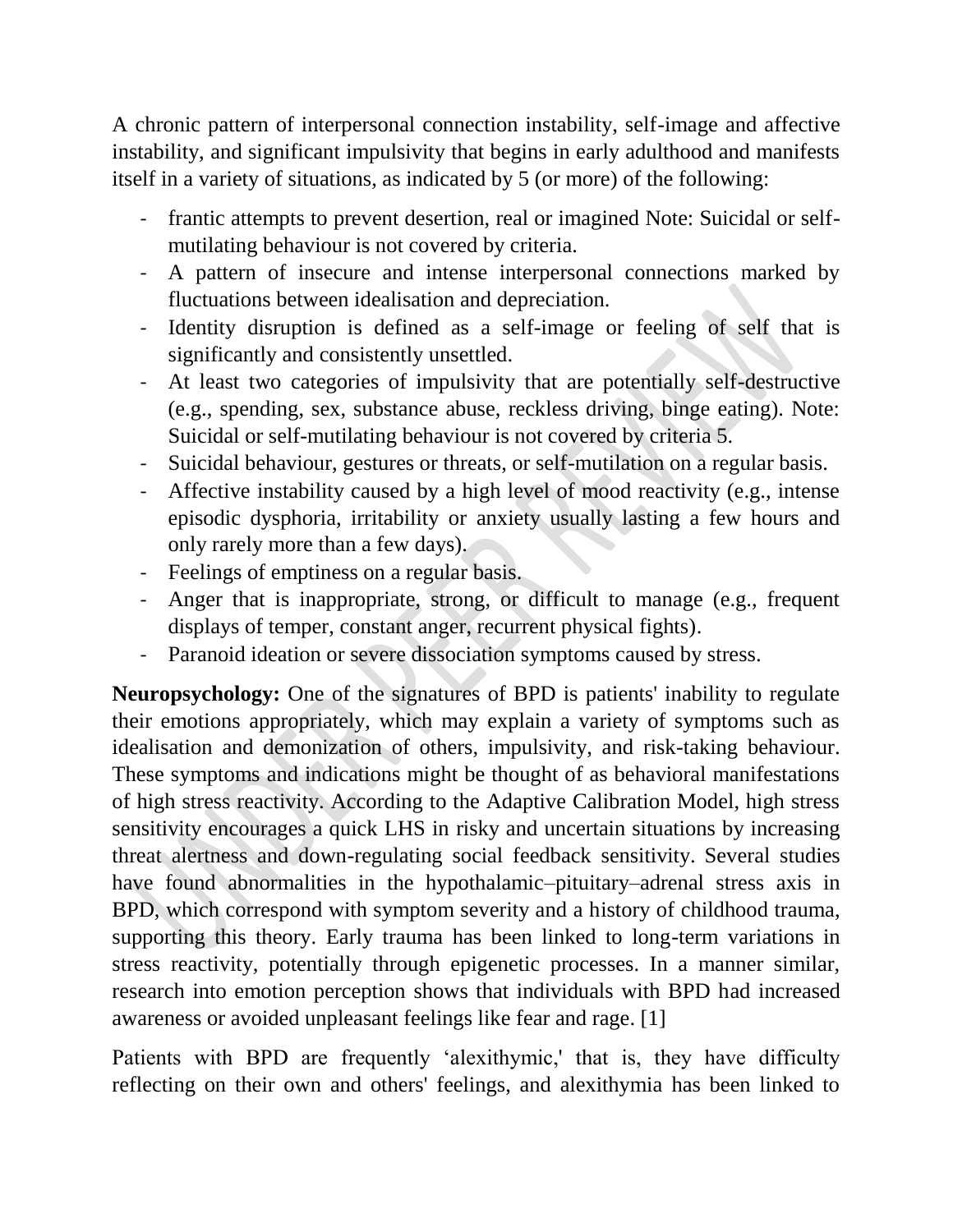stress intolerance and impulsivity in BPD. However, given LHS's early difficulties, this apparent "empathy contradiction" is logical. Patients with BPD, according to Linehan, may be hypersensitive to emotional signals that might suggest rejection or abandonment. When overactivation of the attachment system interacts with problems in emotion control, such altered emotion perception has an influence on social interaction. Partly as a way of self-protection against continued traumatization by an abusive caregiver, overactivation of the attachment system leads to a functional down-regulation of mentalizing capacities. As a result, hypersensitivity to unpleasant emotions may contribute to skewed opinions of others, leading to a general perception of people as untrustworthy. Seeing others as untrustworthy and uncooperative, on the other hand, may boost one's own (unconscious) opportunistic attitude toward short-term resource exploitation. [1]

The most specific and sensitive criterion for BPD has been shown to be affective instability. Patients with BPD are emotionally unstable, respond quickly, and experience dysphoric feelings including sadness, anxiety, and irritability. A research that looked at the connection between age and emotional instability in BPD patients found an inverse relationship between age and affective instability in BPD patients. BPD patients have tumultuous and complicated relationships. They have a tendency to see others as both good and terrible, which is referred to as "splitting." They can quickly become reliant on others, yet their attitudes toward others can also change dramatically. A meta-analysis found that BPD patients performed worse on measures of attention, cognitive flexibility, planning, learning, and memory. [3]

**NEUROIMAGING:** There is a lot of evidence that childhood abuse is linked to reduced volume in the limbic system and the corpus callosum, and that impulsivity in BPD is linked to changes in blood flow in frontal cortical regions. While this review cannot cover all relevant neuroimaging results in BPD, one essential point to consider when interpreting neuroimaging data is the belief that changes in brain metabolism or structure are not always indicative of poor functioning. According to Teicher et al., early environmental stress, such as that experienced as a result of childhood neglect or abuse, is not only harmful to the brain, but also to the body. As a result, (normal) brain growth is inhibited. Instead, 'significant stressors during a vulnerable developmental period cause the brain to develop along a stressresponsive pathway,' resulting in 'a cascade of stress responses that organises the brain to develop along a specific pathway selected to facilitate reproductive success and survival in a world of deprivation and strife.' This fundamentally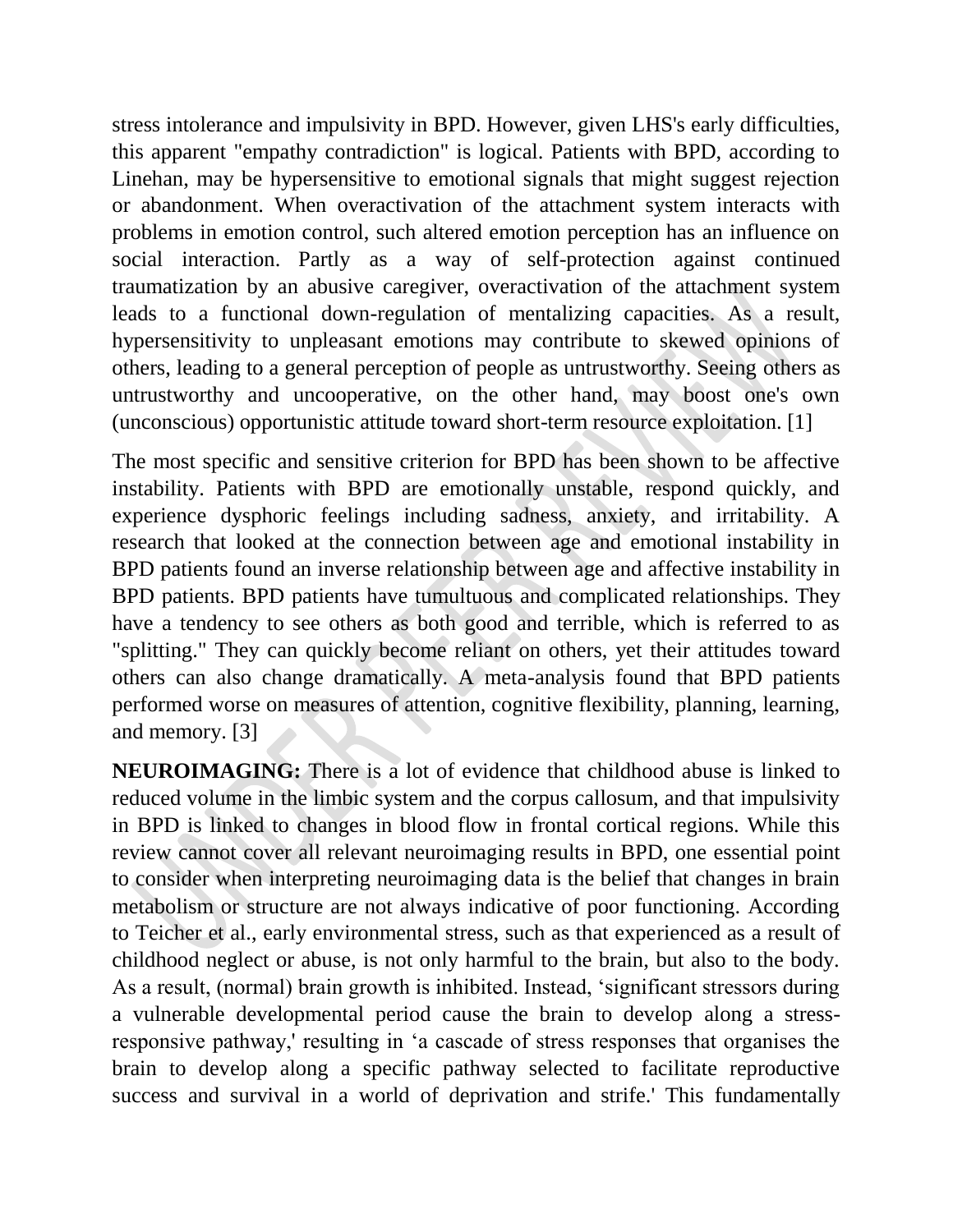different interpretation of structural and functional brain imaging findings is fully consistent with the Adaptive Calibration Model, which states that early experiences not only shape the psychological development of inner working models and how individuals adapt their LHS to their predictions of future resource availability, but also that early experiences leave a mark on how individuals adapt their LHS to their predictions of future resource availability (i.e. inner working model). This implies that in the case of BPD, changes in limbic anatomy may actually favour a rapid LHS. [1]

Bilateral decreases in the hippocampus, amygdala, and medial temporal lobe have been observed in neuroimaging studies comparing BPD patients to healthy controls. The top-down control delivered by the orbitofrontal cortex and anterior cingulate cortex, as well as the bottom-up control drives created in the limbic system, such as the amygdala, hippocampus, and insular cortex, are anomalies in the neurobiology of BPD. Cognitive control regions are delivered by top-down control, whereas salience detection is delivered by bottom-up control. [3]

# **Management**

The range of pharmacologic therapy for BPD remains restricted. The end outcome is a moderate degree of symptom alleviation for the most part. Low-dose atypical neuroleptics, selective serotonin reuptake inhibitors, and mood stabilisers are all effective in treating impulsive symptoms. Antidepressants, on the other hand, are considerably less helpful in treating mood symptoms in BPD patients than in individuals who do not have a personality disorder. Benzodiazepines are ineffective in treating BPD and are subject to misuse. Psychotherapy remains the cornerstone of BPD treatment. Dialectical behaviour therapy is a type of cognitive behavioural therapy that focuses on emotional instability and impulsivity, teaching patients how to control their emotions via group and individual sessions. Within a year, this type of behaviour treatment has been proven to be successful in reducing suicide behaviour. However, it is uncertain if this approach will be beneficial in the long run. A randomized controlled study found that using a modified version of psychoanalytic therapy in a day-treatment environment that also incorporates cognitive methods is effective. [12].

Of the typical antipsychotics studied in relation to BPD, haloperidol may reduce anger and flupenthixol may reduce the likelihood of suicidal behavior. Among the atypical antipsychotics, one trial found that aripiprazole may reduce interpersonal problems and impulsivity,Olanzapine,as well as quetiapine, may decrease affective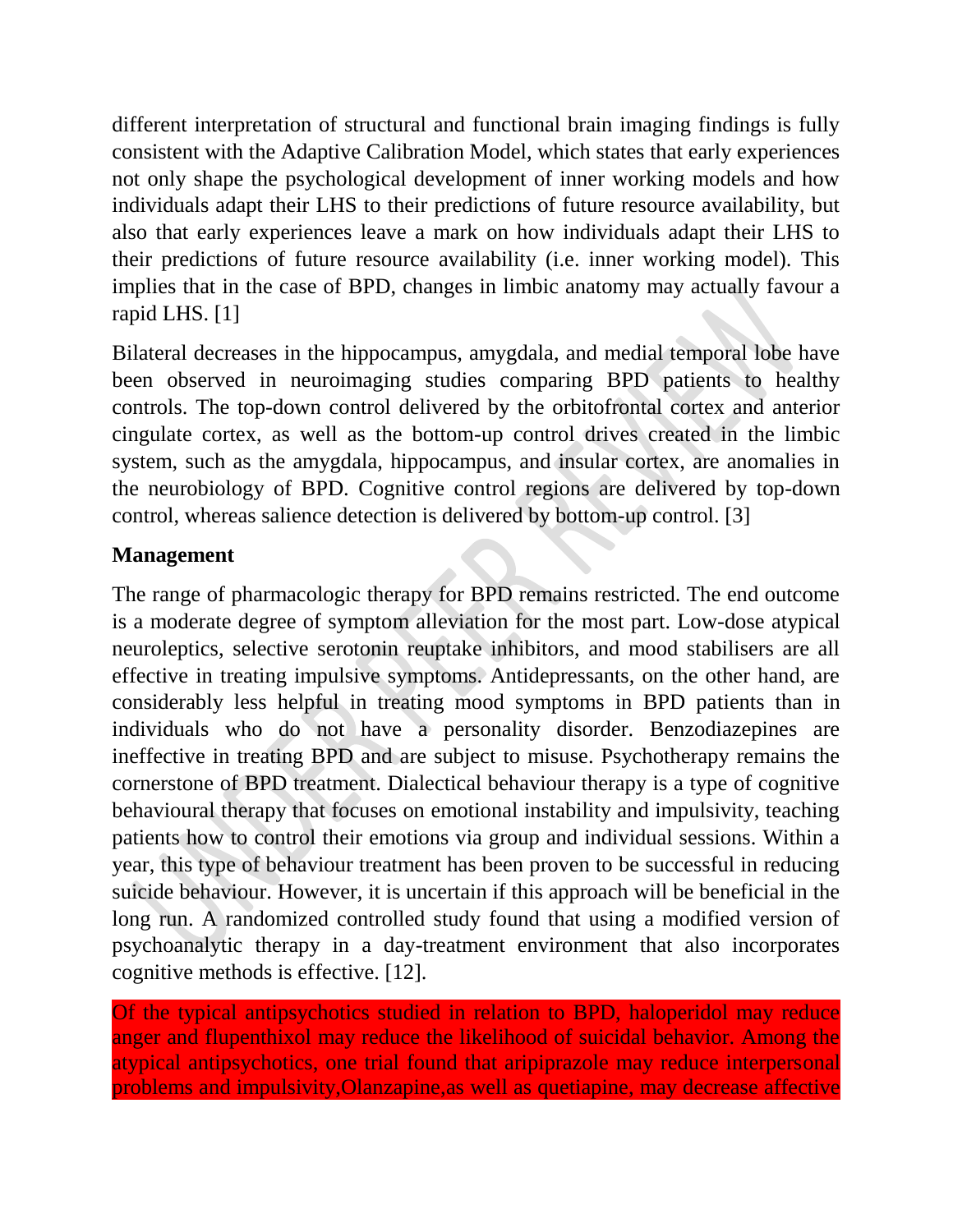instability, anger, psychotic paranoid symptoms, and anxiety, but a placebo had a greater benefit on suicidal ideation than olanzapine did. The effect of ziprasidone was not significant, Of the mood stabilizers studied, valproate semisodium may ameliorate depression, impulsivity, interpersonal problems, and anger. Topiramate may ameliorate interpersonal problems, impulsivity, anxiety, anger, and general psychiatric pathology. The effect of carbamazepine was not significant. Of the antidepressants, amitriptyline may reduce depression, but mianserin, fluoxetine, fluvoxamine, and phenelzine sulfate showed no effect. Omega-3 fatty acid may ameliorate suicidality and improve depression. As of 2017, trials with these medications had not been replicated and the effect of long-term use had not been assessed, Lamotrigine showed no benefit in a large randomized clinical trial.[33]

Patients with borderline personality disorder benefit from three evidence-based treatments. First, mentalizing-based therapy (MBT) helps patients control emotion dysregulation by making them feel understood, which allows them to be more inquiring and make fewer assumptions about the intentions of others. Dialectical behaviour therapy (DBT), a second treatment option, combines mindfulness practises with concrete interpersonal and emotion regulation skills. Third, transference-focused psychotherapy (TFP) focuses on developing the patient's awareness of problematic interpersonal relationships through the patient-therapist interaction. Individual and group treatment are combined in MBT and DBT over the course of 12 to 18 months. Family therapy can sometimes, but not always, be a good replacement for group therapy for teenagers. [31]

Borderline personality disorder patients have unique therapy problems due to selfinjurious conduct, boundary concerns, and frequent suicide threats. Treatment for borderline personality disorder patients may be complicated by high rates of chronic drug misuse. Patients with borderline personality disorder do not usually need to be admitted to a hospital; but, in some cases, inpatient care may be necessary, such as: [31]

- Due to overt suicide thoughts or impulsivity, a significant risk of high lethality behaviours is imminent.
- Severe social stresses that result in strong negative thoughts or a brief psychotic episode
- The intensity of self-injurious conduct that is rapidly increasing.
- Comorbid psychiatric diagnosis or severe substance abuse decompensation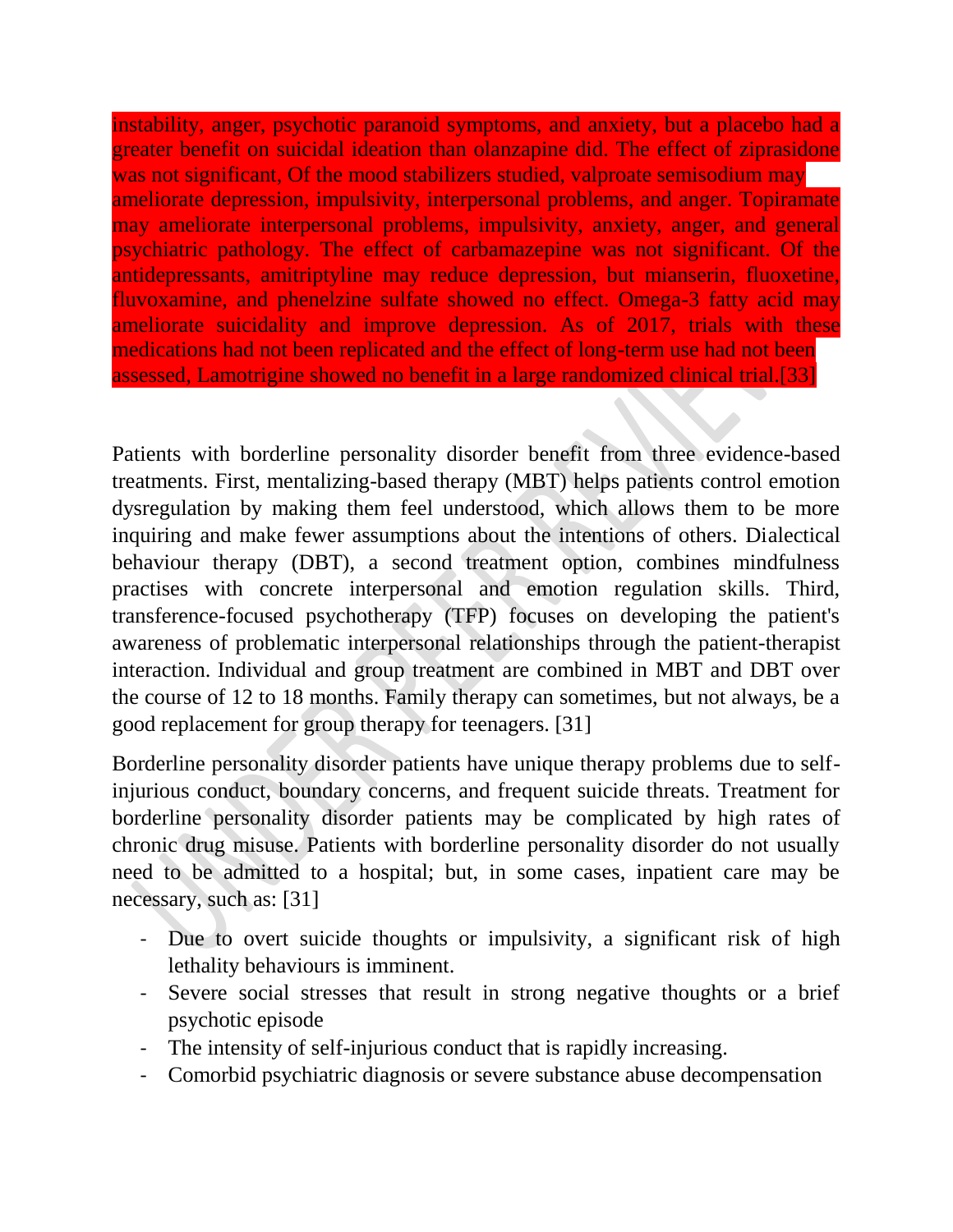## **Conclusion:**

Borderline Personality Disorder (BPD) is a serious psychiatric disease, with high prevalence in both inpatient and outpatient psychiatric clinics. Diagnosis of the disease depends on Borderline personality disorder diagnostic criteria rather than any imaging or laboratory testing method. Treatment of the disease is also largely psychological with pharmacological treatment has moderate to little effect.

the role of genetics in BPD is unclear, inheritance of BPD appears to be considerable. Life events are also found to play a role in the development of BPD. The most important risk factor for the development of BP is childhood trauma. Symptoms that have been present since adolescence or early adulthood and manifest in a variety of settings are used to make the diagnosis. There are no lab or imaging tests available to aid in the diagnosis. Patients with borderline personality disorder benefit from three evidence-based treatments. Mentalizing-based therapy (MBT). Dialectical behavior therapy (DBT) and transference-focused psychotherapy (TFP).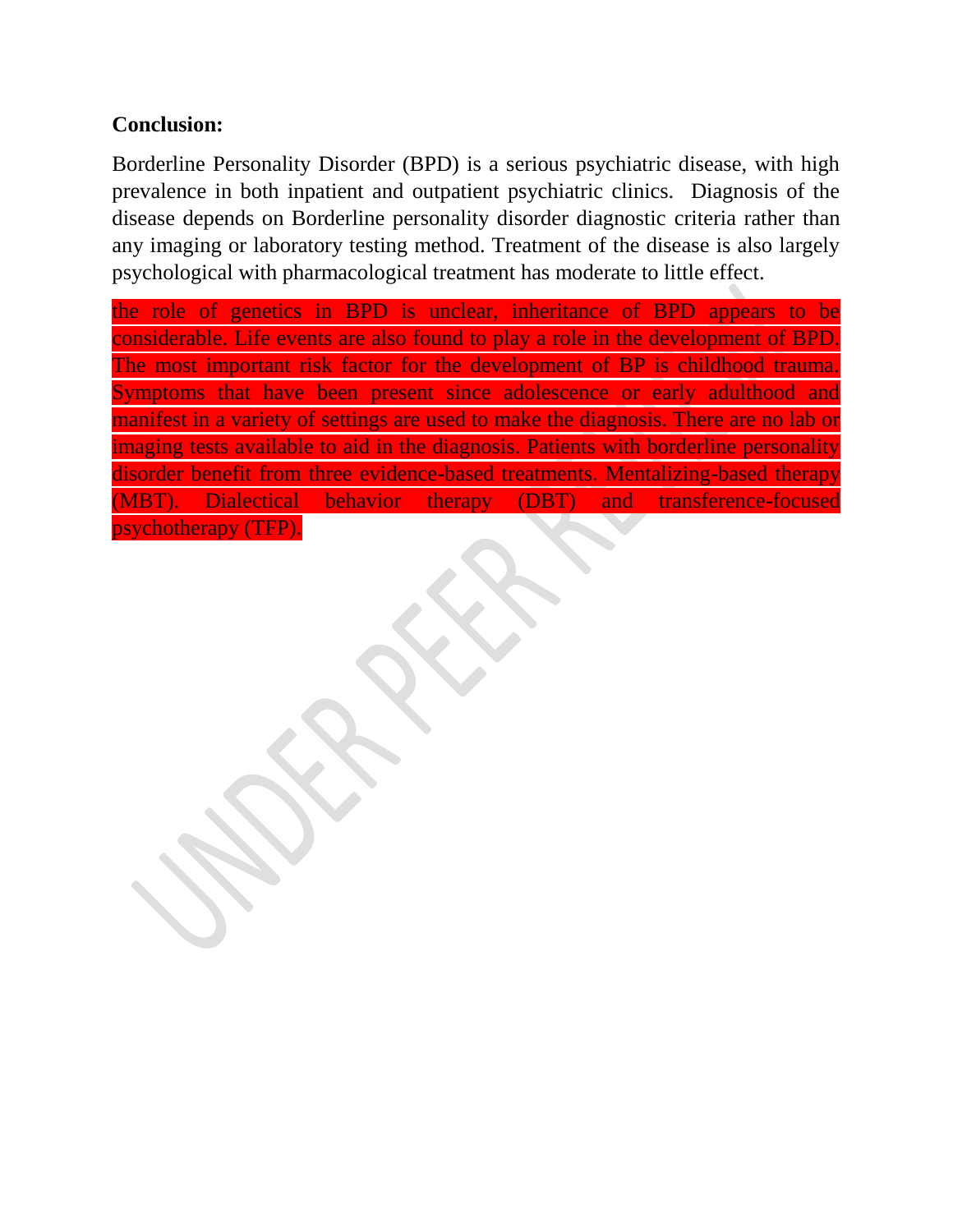$\lambda$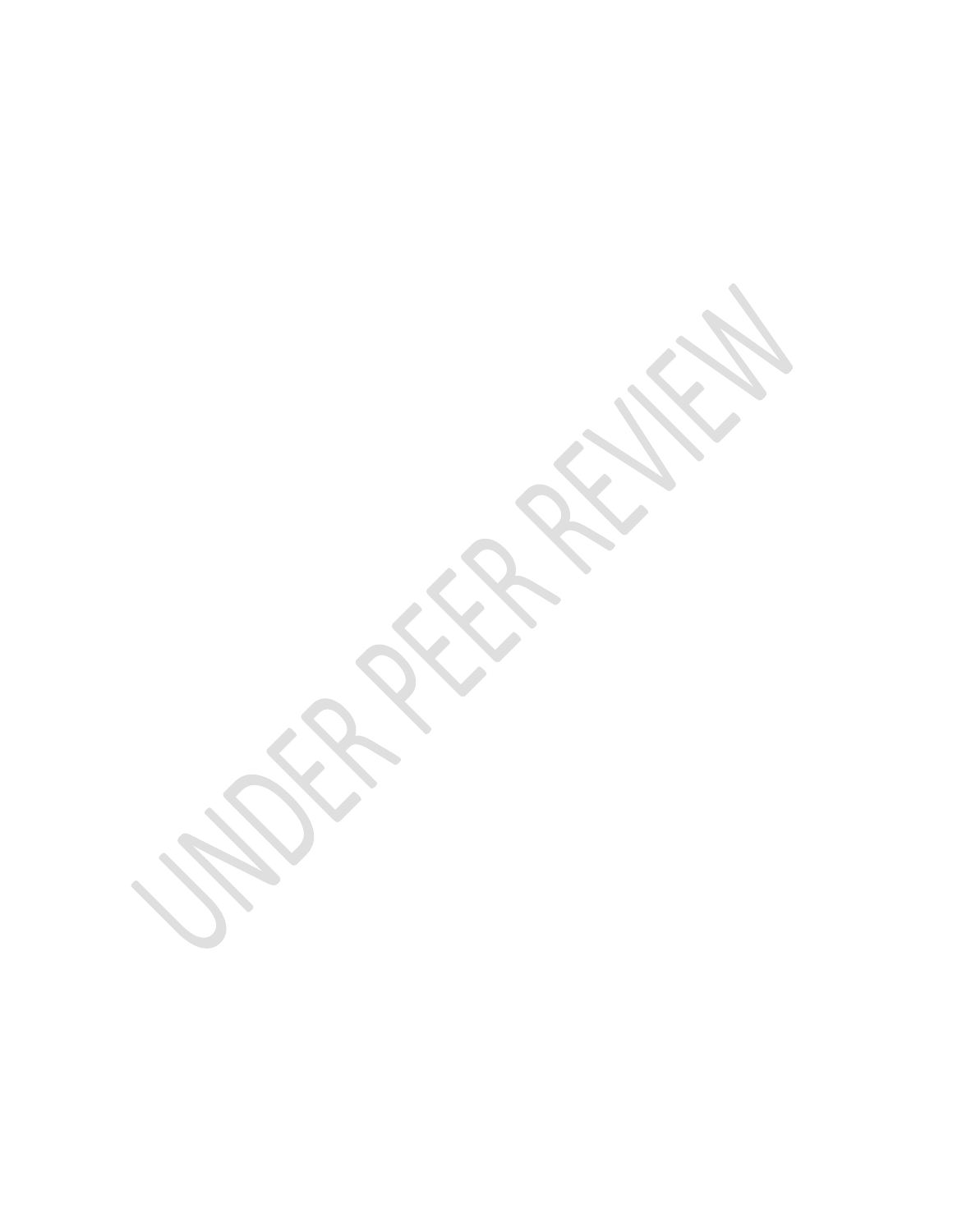## **References:**

- 1. Brüne M. Borderline Personality Disorder: Why 'fast and furious'? Evol Med Public Health. 2016 Feb 28;2016(1):52-66. doi: 10.1093/emph/eow002. PMID: 26929090; PMCID: PMC4782519.
- 2. National Collaborating Centre for Mental Health (UK). Borderline Personality Disorder: Treatment and Management. Leicester (UK): British Psychological Society; 2009. (NICE Clinical Guidelines, No. 78.) 2, BORDERLINE PERSONALITY DISORDER. Available from: <https://www.ncbi.nlm.nih.gov/books/NBK55415/>
- 3. Kulacaoglu F, Kose S. Borderline Personality Disorder (BPD): In the Midst of Vulnerability, Chaos, and Awe. Brain Sci. 2018 Nov 18;8(11):201. doi: 10.3390/brainsci8110201. PMID: 30453675; PMCID: PMC6266914.
- 4. Bowlby J. Attachment and Loss, Vol. 1. Attachment. New York: Basic Books.
- 5. Agrawal HR, Gunderson J, Holmes B. et al. Attachment studies with borderline patients: a review. Harv Rev Psychiatry 2004;12:94–104.
- 6. Fonagy P, Target M, Gergely G. Attachment and borderline personality disorder. A theory and some evidence. Psychiatr Clin North Am 2000;23:103.
- 7. Zweig-Frank H, Paris J. Parents' emotional neglect and overprotection according to the recollections of patients with borderline personality disorder. Am J Psychiatry 1991;148:648–51.
- 8. Bierer LM, Yehuda R, Schmeidler J. et al. Abuse and neglect in childhood: relationship to personality disorder diagnoses. CNS Spectrum 2003;8:737– 54.
- 9. Paris J, Zweig-Frank H. A critical review of the role of childhood sexual abuse in the etiology of borderline personality disorder. Can J Psychiatry 1992;37:125–8.
- 10.Amad A, Ramoz N, Jardri R. et al. Genetics of borderline personality disorder: systematic review and proposal of an integrative model. Neurosci Biobehav Rev 2014;40:6–19.
- 11.Few LR, Miller JD, Grand JD. et al. Trait-based assessment of borderline personality disorder using the NEO five-factor inventory: phenotypic and genetic support. Psychol Assess 2015;28:39–50.
- 12.Paris J. Borderline personality disorder. CMAJ. 2005 Jun 7;172(12):1579- 83. doi: 10.1503/cmaj.045281. PMID: 15939918; PMCID: PMC558173.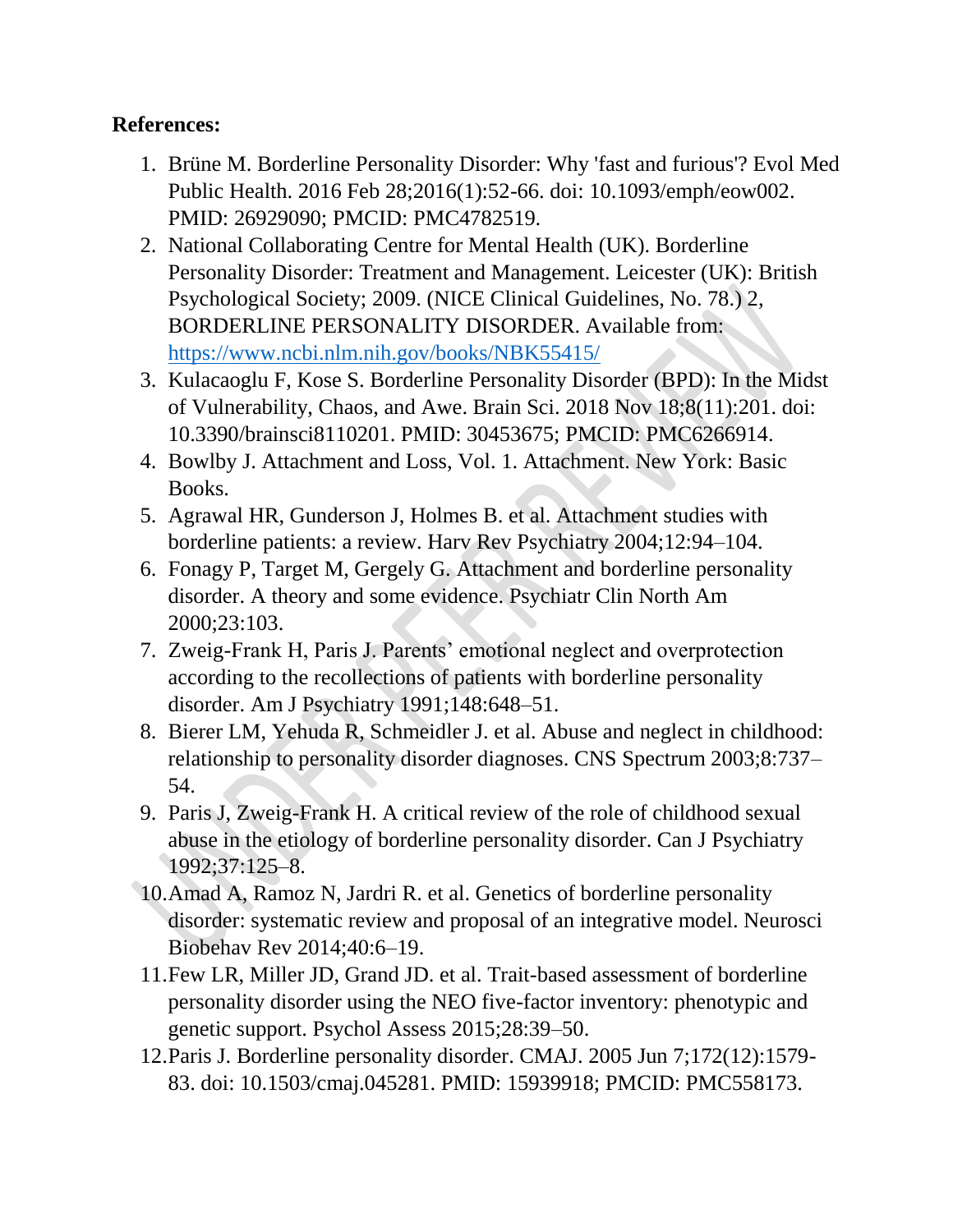- 13.Rutter M. Temperament, personality, and personality development. Br J Psychiatry 1987;l50:443-8.
- 14.Livesley WJ, Jang KL, Vernon PA. Phenotypic and genetic structure of traits delineating personality disorder. Arch Gen Psychiatry 1998;55:941-94.
- 15.Hinshaw SP. Impulsivity, emotion regulation, and developmental psychopathology: specificity versus generality of linkages. Ann N Y Acad Sci 2003;1008:149-59.
- 16.Torgersen S, Lygren S, Oien PA, Skre I, Onstad S, Edvardsen J, et al. A twin study of personality disorders. Compr Psychiatry 2000;41:416-25.
- 17.White CN, Gunderson JG, Zanarini MC, Hudson JI. Family studies of borderline personality disorder: a review. Harv Rev Psychiatry 2003;11:8- 19.
- 18.Gurvits IG, Koenigsberg HW, Siever LJ. Neurotransmitter dysfunction in patients with borderline personality disorder. Psychiatr Clin North Am 2000;23:27-40.
- 19.Zanarini M.C., Williams A.A., Lewis R.E., Reich R.B., Vera S.C., Marino M.F., Levin A., Yong L., Frankenburg F.R. Reported pathological childhood experiences associated with the development of borderline personality disorder. Am. J. Psychiatry. 1997;154:1101–1106.
- 20.Hengartner M.P., Ajdacic-Gross V., Rodgers S., Muller M., Rossler W. Childhood adversity in association with personality disorder dimensions: New findings in an old debate. Eur. Psychiatry. 2013;28:476–482. doi: 10.1016/j.eurpsy.2013.04.004.
- 21.Johnson J.G., Cohen P., Gould M.S., Kasen S., Brown J., Brook J.S. Childhood adversities, interpersonal difficulties, and risk for suicide attempts during late adolescence and early adulthood. Arch. Gen. Psychiatry. 2002;59:741–749. doi: 10.1001/archpsyc.59.8.741.
- 22.Widom C.S., Czaja S.J., Bentley T., Johnson M.S. A prospective investigation of physical health outcomes in abused and neglected children: New findings from a 30-year follow-up. Am. J. Public Health. 2012;102:1135–1144. doi: 10.2105/AJPH.2011.300636.
- 23.Johnson J.G., Cohen P., Brown J., Smailes E.M., Bernstein D.P. Childhood maltreatment increases risk for personality disorders during early adulthood. Arch. Gen. Psychiatry. 1999;56:600–606. doi: 10.1001/archpsyc.56.7.600.
- 24.Fossati A., Madeddu F., Maffei C. Borderline Personality Disorder and childhood sexual abuse: A meta-analytic study. J. Pers. Disord. 1999;13:268–280. doi: 10.1521/pedi.1999.13.3.268.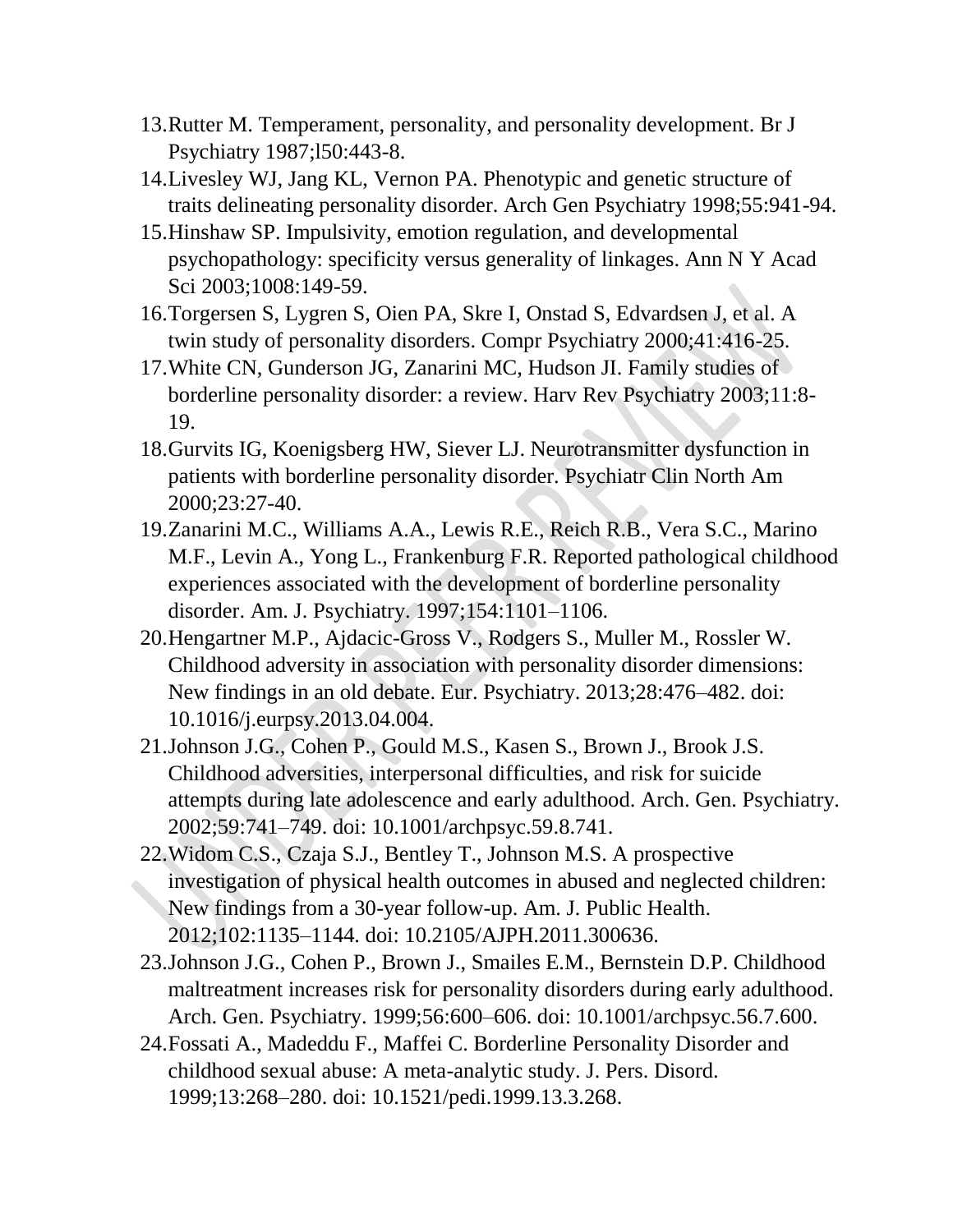- 25.Paris J. Childhood trauma as an etiological factor in the personality disorders. J. Pers. Disord. 1997;11:34–49. doi: 10.1521/pedi.1997.11.1.34.
- 26.American Psychiatric Association . Diagnostic and Statistical Manuel of Mental Disorders. 5th ed. American Psychiatric Association; Arlington, VA, USA: 2013.
- 27.Lenzenweger M.F., Lane M.C., Loranger A.W., Kessler R.C. DSM-IV personality disorders in the National Comorbidity Survey Replication. Biol. Psychiatry. 2007;62:553–564. doi: 10.1016/j.biopsych.2006.09.019.
- 28.Grant B.F., Chou S.P., Goldstein R.B., Huang B., Stinson F.S., Saha T.D., Smith S.M., Dawson D.A., Pulay A.J., Pickering R.P., et al. Prevalence, correlates, disability, and comorbidity of DSM-IV borderline personality disorder: Results from the Wave 2 National Epidemiologic Survey on Alcohol and Related Conditions. J. Clin. Psychiatry. 2008;69:533–545. doi: 10.4088/JCP.v69n0404.
- 29.Gross R., Olfson M., Gameroff M., Shea S., Feder A., Fuentes M., Lantigua R., Weissman M.M. Borderline personality disorder in primary care. Arch. Intern. Med. 2002;162:53–60. doi: 10.1001/archinte.162.1.53.
- 30.Zimmerman M., Rothschild L., Chelminski I. The prevalence of DSM-IV personality disorders in psychiatric outpatients. Am. J. Psychiatry. 2005;162:1911–1918. doi: 10.1176/appi.ajp.162.10.1911.
- 31.Chapman J, Jamil RT, Fleisher C. Borderline Personality Disorder. [Updated 2021 Aug 1]. In: StatPearls [Internet]. Treasure Island (FL): StatPearls Publishing; 2021 Jan-. Available from: <https://www.ncbi.nlm.nih.gov/books/NBK430883/>
- 32.Biskin RS, Paris J. Diagnosing borderline personality disorder. CMAJ. 2012 Nov 6;184(16):1789-94. doi: 10.1503/cmaj.090618. Epub 2012 Sep 17. PMID: 22988153; PMCID: PMC3494330.
- 33.Wylie, Harold W. (1980). ["Edvard Munch".](https://www.jstor.org/stable/26303797) [American Imago.](https://en.wikipedia.org/wiki/American_Imago) [Johns](https://en.wikipedia.org/wiki/Johns_Hopkins_University_Press)  [Hopkins University Press.](https://en.wikipedia.org/wiki/Johns_Hopkins_University_Press) 37 (4): 413–443. [ISSN](https://en.wikipedia.org/wiki/ISSN_(identifier)) [0065-](https://www.worldcat.org/issn/0065-860X)
- [860X.](https://www.worldcat.org/issn/0065-860X) [JSTOR](https://en.wikipedia.org/wiki/JSTOR_(identifier)) [26303797.](https://www.jstor.org/stable/26303797) [PMID](https://en.wikipedia.org/wiki/PMID_(identifier)) [7008567.](https://pubmed.ncbi.nlm.nih.gov/7008567) Retrieved 10 August 2021. 34.Esther [Ortega-Díaz1,](https://peerj-com.translate.goog/articles/10212/author-1?_x_tr_sl=en&_x_tr_tl=ar&_x_tr_hl=en-US&_x_tr_pto=nui,op,sc) Jonatan [García-Campos2,](https://peerj-com.translate.goog/articles/10212/author-2?_x_tr_sl=en&_x_tr_tl=ar&_x_tr_hl=en-US&_x_tr_pto=nui,op,sc) [José María](https://peerj-com.translate.goog/articles/10212/author-3?_x_tr_sl=en&_x_tr_tl=ar&_x_tr_hl=en-US&_x_tr_pto=nui,op,sc) Rico-
- [Gomis1,](https://peerj-com.translate.goog/articles/10212/author-3?_x_tr_sl=en&_x_tr_tl=ar&_x_tr_hl=en-US&_x_tr_pto=nui,op,sc)[3,](https://peerj-com.translate.goog/articles/10212/?_x_tr_sl=en&_x_tr_tl=ar&_x_tr_hl=en-US&_x_tr_pto=nui,op,sc#aff-3) Carlos [Cuesta-Moreno1,](https://peerj-com.translate.goog/articles/10212/author-4?_x_tr_sl=en&_x_tr_tl=ar&_x_tr_hl=en-US&_x_tr_pto=nui,op,sc) Antonio [Palazón-Bru](https://peerj-com.translate.goog/articles/10212/author-5?_x_tr_sl=en&_x_tr_tl=ar&_x_tr_hl=en-US&_x_tr_pto=nui,op,sc)[3,](https://peerj-com.translate.goog/articles/10212/?_x_tr_sl=en&_x_tr_tl=ar&_x_tr_hl=en-US&_x_tr_pto=nui,op,sc#aff-3) [Gabriel](https://peerj-com.translate.goog/articles/10212/author-6?_x_tr_sl=en&_x_tr_tl=ar&_x_tr_hl=en-US&_x_tr_pto=nui,op,sc) Estañ-[Cerezo4,](https://peerj-com.translate.goog/articles/10212/author-6?_x_tr_sl=en&_x_tr_tl=ar&_x_tr_hl=en-US&_x_tr_pto=nui,op,sc) José Antonio [Piqueras-Rodríguez5,](https://peerj-com.translate.goog/articles/10212/author-7?_x_tr_sl=en&_x_tr_tl=ar&_x_tr_hl=en-US&_x_tr_pto=nui,op,sc) Jesús [Rodríguez-Marín5](https://peerj-com.translate.goog/articles/10212/author-8?_x_tr_sl=en&_x_tr_tl=ar&_x_tr_hl=en-US&_x_tr_pto=nui,op,sc) Published October 30, 2020, PubMed [33194412](https://translate.google.com/website?sl=en&tl=ar&nui=1&anno=2&prev=search&u=https://www.ncbi.nlm.nih.gov/pubmed/33194412)